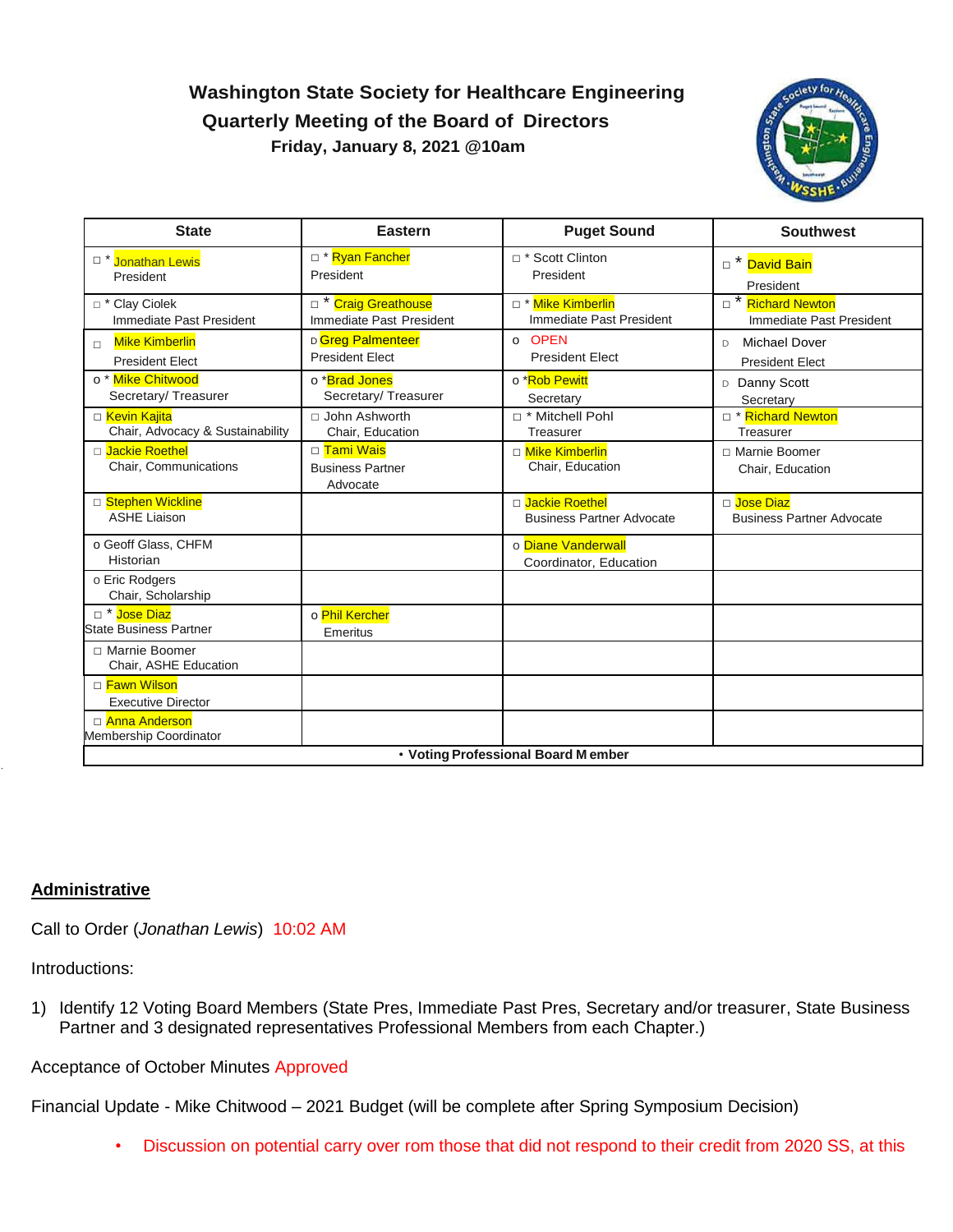point it is considered a donation.

- Donation receipt? Wait until we see what happens in 2021
- 2021 Budget will be completed and additional Budget meeting with voting members. Will be ahead of time for viewing to hold a 30 min meeting.

#### **2021 Spring Symposium**

- Discussion Hybrid, Virtual, Cancelled, In-person with reduced numbers
- State Golf Chair? Option to have concurrent Golf Events in all chapters
- Education Committee Sleeping Lady April 16-17, 2021. Moved to 2022
- Suggested survey to go out to our members asking their participation in a virtual /in-person conference
- Jonathan, Phil and Fawn will have meeting with Campbells to see about cancelling.

#### **2021 Appointed Officials**

- Website Updates are in progress
- Please send to Fawn Headshots (Presidents) and Contact Info to Fawn if not already on the website
- State Business Partner (See attached documents)
- Please send President Elects for 2022 to Fawn ASAP All chapters
- State Communications Chair Jackie Roethel

#### **End of the year financials form each Chapter**

 Chapter Treasurers please send to Fawn ASAP Eastern and Southwest have been sent in, just need Puget Sound's EOY Financials.

#### **Administrative Discussions**

- Job Postings Monetize
- Flash Approval Process (See attached)
- ASHE Education Classes (*Marnie or volunteer to spearhead*)

#### **ASHE Liaison** (*Stephen Wickline*)

Update

#### **Advocacy** (*Kevin Kajita*)

Update

## **Communications** (Jackie Roethel)

Update

## **State Webinars (***Jose***)**

(Please see attached)

## **Scholarships** *(Eric Rodgers)*